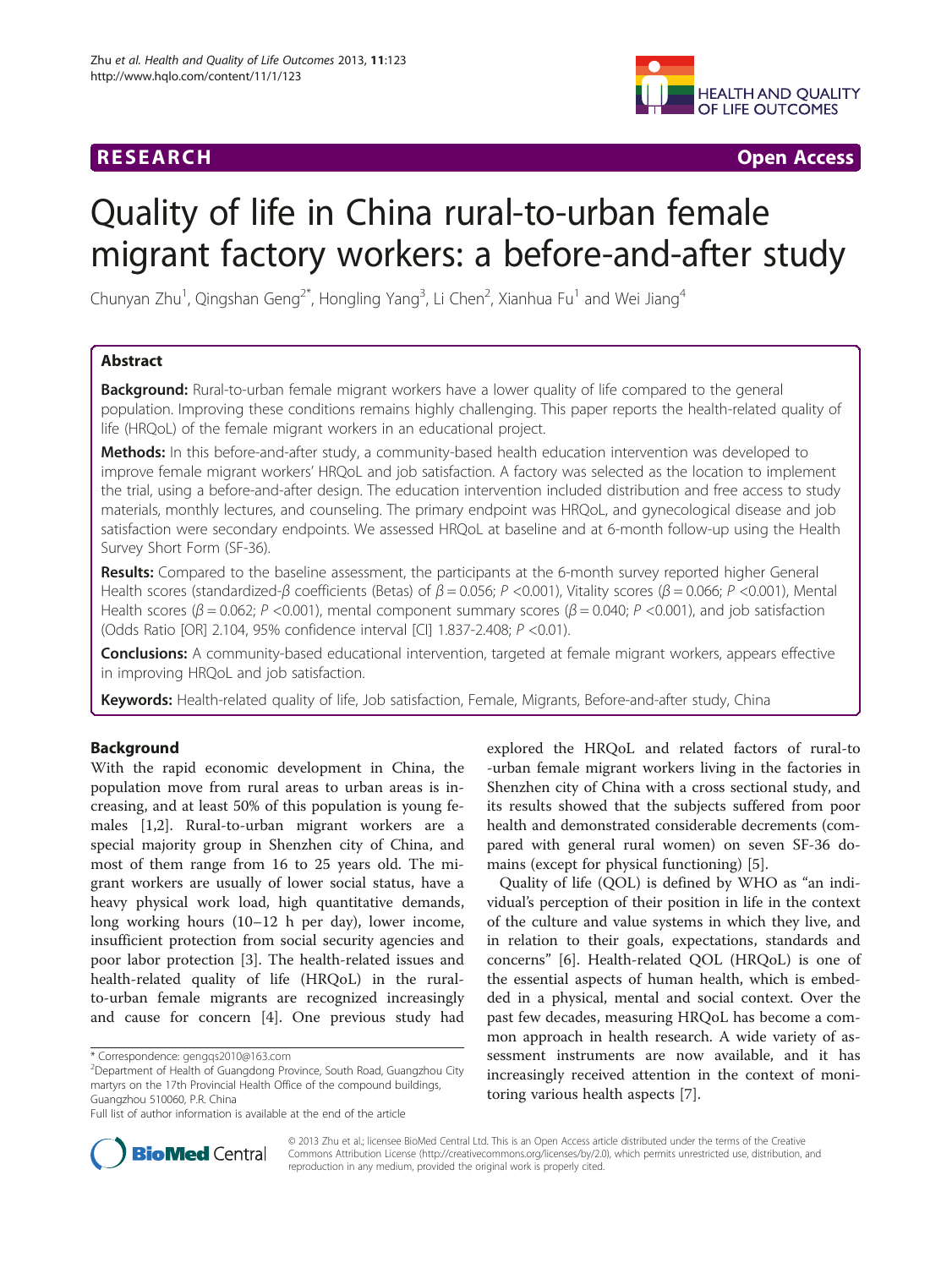The decrements on SF-36 domains are attributable to preventable and behaviorally modifiable causes. Previous studies have demonstrated that HRQoL can be influenced by multiple factors, such as age, educational level, physical activity, occupational stress, working hours, occupation and disease [\[8,9\]](#page-7-0). The socioeconomic status factors such as education, income, occupational status, or access to health insurance are hard to change, while lifestyle and behavioral factors such as sports activity, diet, sleep, reducing stress, and improving relationships, are easier to change. Poor QOL has been found to be strongly associated with reduced work performance and early retirement [\[10\]](#page-7-0). While the extent to which a preventive package of evidencebased interventions at the community level could improve HRQoL is unknown. Estimates based on clinical data suggest that a program of lifestyle weight management adapted for African-Americans that produced modest weight loss during the intensive phase of the study was associated with short-term improvements in general health and vitality domains [\[11\]](#page-7-0). However, few studies were conducted in the rural-to-urban female migrant workers to examine the impact of health education on HRQoL [[12](#page-7-0)].

Studies showed that health promotion activities in the workplace had the capacity to influence both individuals and populations [\[13,14\]](#page-7-0). The workplace can be considered a microcosm of larger society and as such can provide an effective setting for addressing both individual health and the health of populations. Programs in the workplace can reach and engage segments of the population that may not otherwise be exposed to healthimprovement efforts [\[15](#page-7-0)]. The results of a quasiexperimental study carried out among staff working with intellectual disabilities people showed a significant reduction in stress and exhaustion, and a strong significant rise in job satisfaction after intervention [\[16](#page-7-0)]. To test the efficiency of an intervention, other researches applied didactic and process-oriented strategies to improve job satisfaction and quality of life in Palliative care (PC) nurses. Its results showed that Palliative care (PC) nurses in the experimental group reported more perceived benefits of working in PC after the intervention and at follow-up; however, spiritual and emotional quality of life remained unaffected by the intervention [\[17\]](#page-7-0).

Identification of an effective approach to preventive care that builds on existing capacities and accelerates program effectiveness is important [[18\]](#page-7-0). The limited success of large-scale studies on behavior change interventions has been attributed to poor consideration of the social context that shapes behaviors, while treating individual health behaviors as stand-alone entities [\[19,20\]](#page-7-0).

Therefore, the aim of our study was to determine the effectiveness of a community based, socio-culturally contextualized, lifestyle and behavioral educational program on Chinese female migrant factory workers' HRQoL and job satisfaction. To our knowledge, this is the first community-based reproductive health, mental health and occupational health education intervention study for rural-to-urban female migrant workers in China.

## Methods

### Study design

This study used a before-and-after design. A communitybased health education intervention was developed to improve rural-to-urban female migrant manual workers' HRQoL, health and job satisfaction, and to promote their health literacy. Two cross-sectional surveys were carried out before and after the intervention. This study was conducted between July-August, 2010 and March-April, 2011. The trial was approved by the Ethics Review Committees of Guangzhou Medical University (Guangzhou, China). All participants provided voluntary informed consent.

#### Study site and population

An overseas-funded factory of Bao'an District in Shenzhen city was selected for this study. Details of the study location have been previously published [[5](#page-7-0)]. The Health Bureau of Bao'an District helped to locate the factory. The inclusion criteria of the factory were: (1) Overseas-funded manufacturing factory that had almost zero social interaction with outside; (2) The factory would have 20,000 or greater number of workers and at least 80% of them would be rural-to-urban female migrant workers; (3) The managers of the factory would be willing to cooperate with the implementation of the study; (4) Community-based health services provided by the local government were in place in the factory for these workers. Rural-to-urban female migrant manual workers in the factory were the study population. Because of far from the town, strict management system and the 8-hour shifts (10–12 h of actual work per day) of the factory, the workers rarely communicated with outside. The factory has one community health center on the main campus, with at least five doctors who provide the usual community-based health service and occupational health services.

## Sample size

Reproductive health and sexually transmitted diseases (STD) account for a high proportion of health problems among female migrant workers in China, and these diseases were associated with reduced HRQoL. The results in this current paper are part of a community trial, which was to advance the reproductive health, HRQoL and job satisfaction of female migrant workers. Sample size was calculated to provide estimates of the prevalence of reproductive health problems among female workers for each crosssectional survey. Based on the demographic characteristics of the factory and the annual visits to the community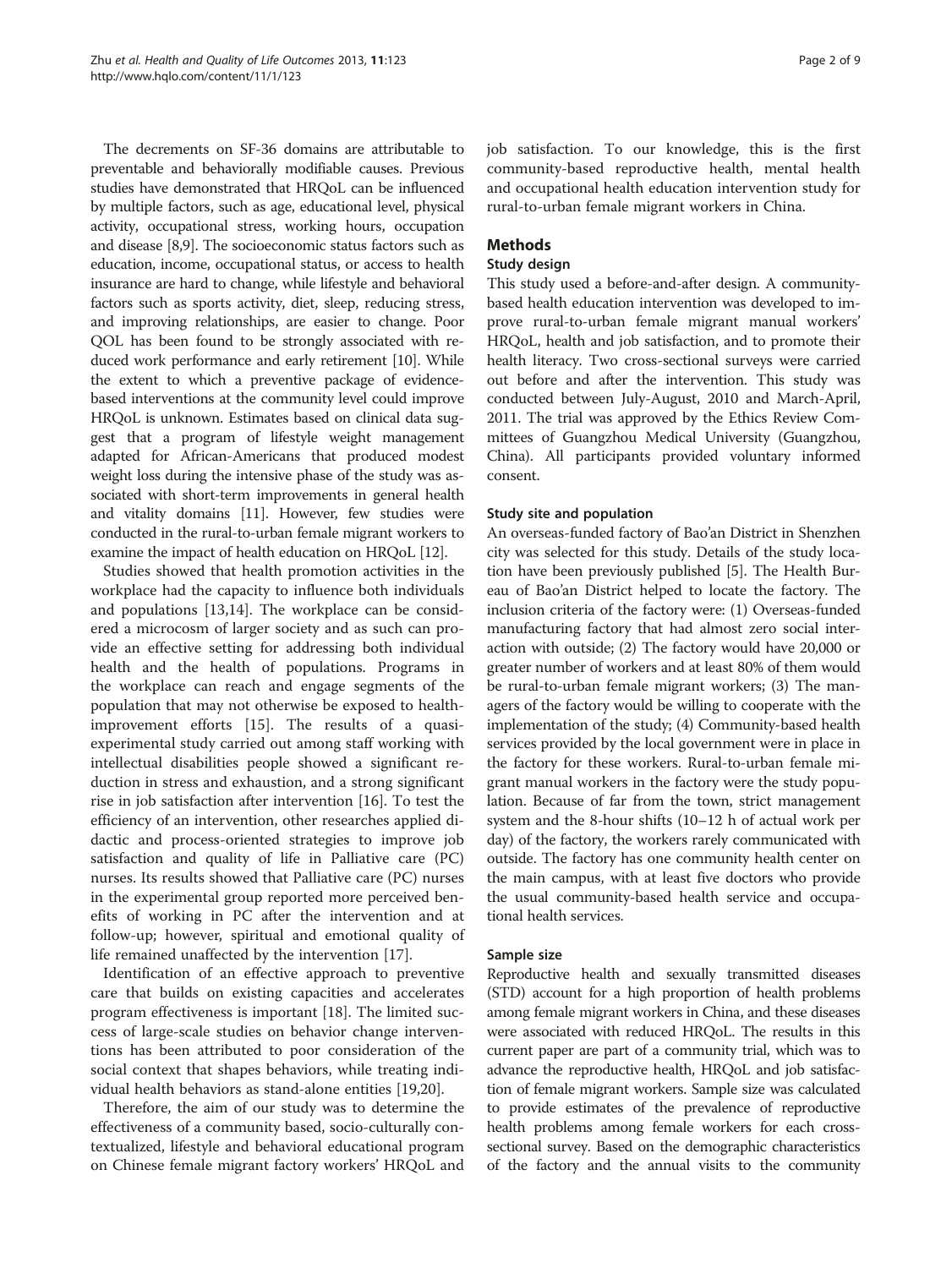health-care center in the factory, we estimated a prevalence of reproductive health problems among female workers at approximate 30.0%. With 80% power at 5% significance level, a minimum of 934 participants was required for each survey.

#### Intervention

The intervention was designed to promote the HRQoL, health and job satisfaction of female migrant factory workers, which was designed according to the sociocultural context of the female factory workers (female, young, lower education level, lower social status, heavy physical work load, long working hours, lower income, and high prevalence of reproductive and sexual ill-health). During the intervention period, the female migrant workers in the factory received both the usual community-based health services provided by the local government and the intervention package. The intervention package consisted of free access to educational materials and lectures about reproductive health, mental health and occupational health that included the lifestyle and behavioral intervention (especially, physical activity, dietary habits, personal hygiene, sexual behaviors and occupational protection), coping strategies and stress management, video educational materials and propaganda column. Those learning materials were broadly distributed to female workers in the factory (Table 1). Prior to the actual implementation of the educational intervention, the study investigators collected comments from the community health care providers, representatives of workers and administrators of the

factory for refining the study procedures and ascertaining a successful implementation.

#### Data collection

HRQoL was assessed using the Health Survey Short Form (SF-36), which was administered at the baseline visit and at the 6-month follow up. The SF-36 is a 36 item, generic quality of life measure. It contains four domains of physical health and four of mental health. The pormer includes Physical Functioning (PF), Role-Physical (RP), Bodily Pain (BP), General Health (GH); the latter contains Vitality (VT), Social Functioning (SF), Role-Emotional (RE), and Mental Health (MH) [[21,22](#page-7-0)]. Each domain's score is on a scale from 0 (worst) to 100 (best), the higher scores the better the function of individual. These eight domains are weighted and summed to calculate the physical component summary (PCS) and the mental component summary (MCS) scores, which represent subjective physical health and mental health, respectively. PCS and MCS were rated according to the SF-36 users' manual [[23,24](#page-7-0)]. The SF-36 has been validated extensively and has been established as the best generic measure of QOL among general and diseased populations due to its sound psychometric properties, brevity and comprehensiveness [[22,25\]](#page-7-0).

Gynecological diseases were considered based on the self-reported presence of illnesses via questions like "Has a doctor or other health care provider EVER told you that you had a gynecologic disease, such as menstrual disorder over the past six months?", which were then confirmed by a medical doctor. Job satisfaction was assessed by self-

|                                               | Process and coverage                                                                                                                                                                                                                                                                                                                                                                                                       |  |  |  |
|-----------------------------------------------|----------------------------------------------------------------------------------------------------------------------------------------------------------------------------------------------------------------------------------------------------------------------------------------------------------------------------------------------------------------------------------------------------------------------------|--|--|--|
| Training the factory clinicians               | Medical experts in reproductive health, mental health and occupational health<br>provided training to the clinicians aiming at providing related health knowledge to the female workers.                                                                                                                                                                                                                                   |  |  |  |
| Lectures given by experts                     | 1. The same experts provided the training to clinicians delivered free monthly lectures<br>which were about the knowledge, skills, information session on available preventive<br>services of reproductive health, mental health and occupational health.                                                                                                                                                                  |  |  |  |
|                                               | 2. Each lecture lasted for 2 hours;                                                                                                                                                                                                                                                                                                                                                                                        |  |  |  |
|                                               | 3. Six lectures were carried out and approximate 750 female workers participated.                                                                                                                                                                                                                                                                                                                                          |  |  |  |
| Distribution of educational material hand-out | 1. Reproductive health, mental health and occupational health education materials<br>are organized in a booklet, respectively and distributed in various places, such as to<br>factory workshops, to newly recruited workers who received job trainings in the training<br>center, monthly to the dormitories where female workers resided, and free provision of<br>educational materials in the community health center. |  |  |  |
|                                               | 2. Approximate 20,000 booklets were distributed.                                                                                                                                                                                                                                                                                                                                                                           |  |  |  |
| Video educational materials                   | 1. Video educational materials were broadcasted daily from 9 AM<br>to 10 AM and from 7 PM to 8 PM in the community health center;                                                                                                                                                                                                                                                                                          |  |  |  |
|                                               | 2. During the intervention, the broadcast of the Video educational materials<br>were repeated three times every day to ascertain coverage among all workers across shifts.                                                                                                                                                                                                                                                 |  |  |  |
| Propaganda column                             | 1. Eight displays of the study educational information were established in<br>the community center and the workshops which were renewed monthly;                                                                                                                                                                                                                                                                           |  |  |  |
|                                               | 2. The contents of the display complemented to the lectures.                                                                                                                                                                                                                                                                                                                                                               |  |  |  |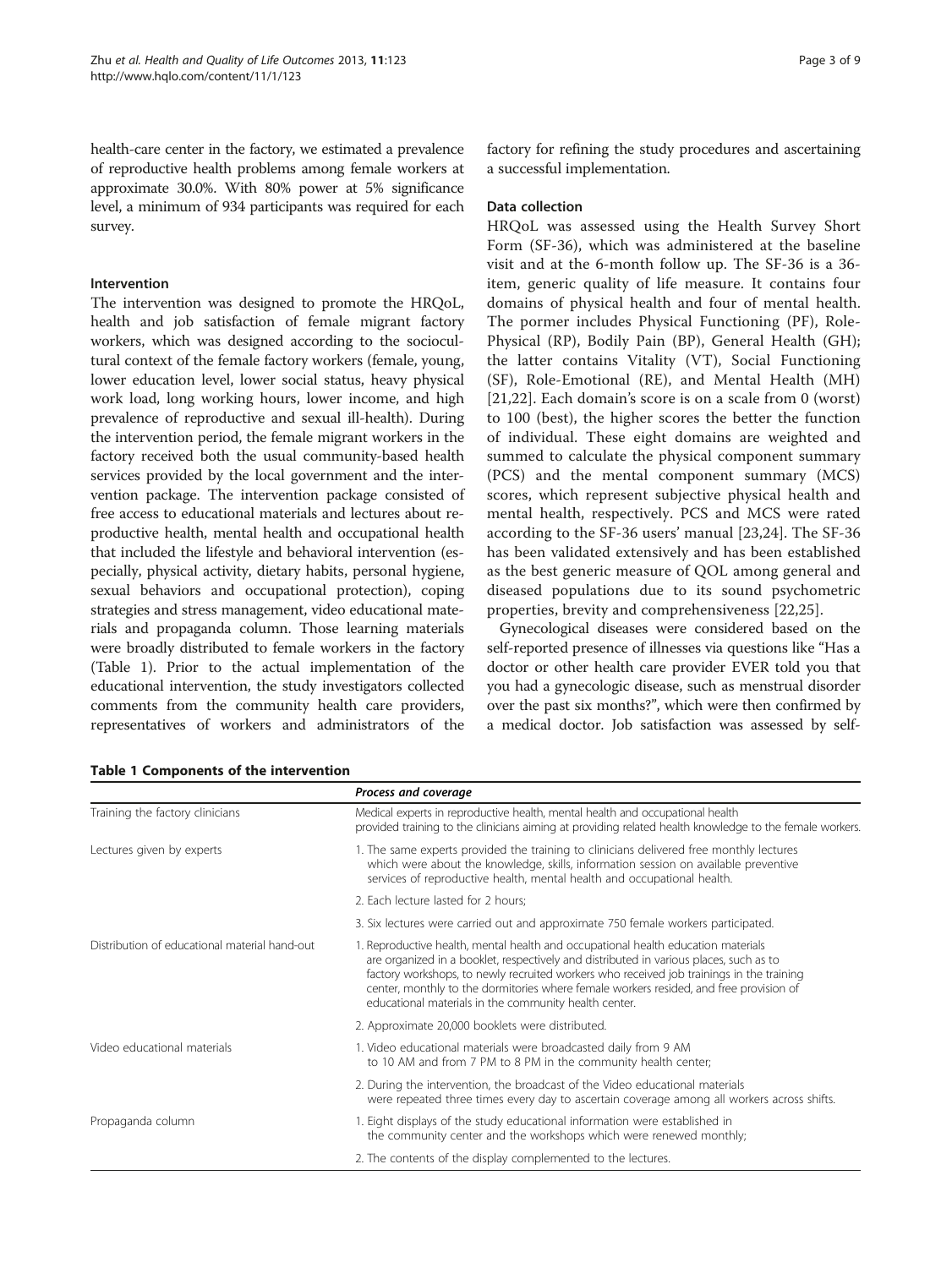report in response to the question "Are you satisfied with your current job?" inviting a response of "very dissatisfied", "dissatisfied", "no feelings either way", "satisfied" or "very satisfied".

Sociodemographic data included age, race/ethnicity, marital status, education level, work duration and occupation. Marital status was grouped as married, single and divorced. Education level was grouped as primary, secondary and university. Occupation was grouped as manual and non- manual. The age of the subjects ranged from 16 to 48 years, and we used dummy variables for age defined by <20 years old,  $20 \sim 24$  years old,  $25 \sim$ 29 years old, and ≥30 years old.

Two cross-sectional surveys were conducted to obtain the research data during July-August, 2010 prior to the implementation of the education and six months later (March-April, 2011), using the same questionnaire, scale and method. Standard procedures were established to guide the recruitment, training, and supervision of these data collectors who received training prior to each survey to improve the skills and to reduce inter/intra variation of the interview/data collection. Data's collectors and their supervisors were female students who were receiving undergraduate or master's degree education in Guangzhou Medical University and were blinded from the baseline and the 6-month follow up, and independent of the education implementation. Information on demographic, HRQoL, gynecological disease and job satisfaction was collected via a face-to-face anonymous interview by those data collectors from randomly selected samples of all migrant female manual workers.

The representative sampling was primarily based on the distribution of the factory dormitories, which in both factories are grouped into five areas, east, west, and north, south and central. Randomly, two dormitory buildings were first selected from each of the five compounds of the factory, then two floors from each dormitory building, generating a sample of 20 floors in the factory for each data collection period. Although the size and the number of beds of each dormitory were identical and all dormitories were accessible to the study, the number of female workers in each varied at times. The final sample size was therefore different for each crosssectional survey.

The primary outcomes were changes in HRQoL at baseline and the end of the 6-month intervention period, and Gynecological disease and job satisfaction were secondary endpoints.

#### Statistical analysis

Student t-tests, Chi square or Wilcoxon Tests were used to test the differences between the baseline and the 6 month assessments in respect of continuous and categorical measures. Adjusted for sociodemographic variables, job satisfaction and Gynecological disease, multiple linear regression models were used to identify effects of the intervention on the SF-36 domain scores and summary scores (PCS/MCS). And multivariate regression models were used to identify effects of the intervention on job satisfaction and Gynecological disease by adjusted for sociodemographic variables. Intervention period was over the 6-month intervention period and the data were from the baseline and the 6-month follow up.

The intervention effect was estimated using the Standardized Coefficients of the SF-36 domain scores and summary scores (PCS/MCS), and the adjusted odds ratio (OR) of job satisfaction and Gynecological disease for the 6-month follow up relative to the baseline.

All data forms underwent scrutiny for logical inconsistencies, skip patterns and missing values. The data were coded and double-entered into a relational database on EpiData 3.1. All analyses were done using SPSS 15.0. P value less than 0.05 was considered statistically significant.

#### Results

#### Socio-demographic

The baseline survey recruited 3,344 female workers in the factory, and the 6-month survey recruited 1,740. The sample sizes exceeded the estimated sample sizes.

Table [2](#page-4-0) demonstrated basic demographic characteristics of the study population. All Participants were female manual workers, and over 84.0% of them were single. The age of the study population ranged from 16 to 48 years. Most of them (>82.0%) were less than 25 years old. Among them, 74.0% received only elementary education and 70.0% participants were in the first year of employment in the participating factories.

#### Quality of life, gynecological disease and job satisfaction

Table [3](#page-4-0) shows mean scores for HRQoL at baseline and at the 6-month follow up survey. The participants reported higher General Health scores, Vitality scores, Social Functioning scores, Mental Health scores and MCS scores (all Ps <0.05) at the 6-month survey. And it was similar to those at the baseline survey on Physical Functioning scores, bodily pain scores, Role-Emotional scores and PCS scores (all Ps >0.05). However, Role Physical scores were significantly lower relative to the baseline assessment  $(P \le 0.01)$ . The participants at the 6-month survey were similar to those at the baseline survey on gynecological disease, and reported higher job satisfaction (25.8% vs. 13.4%;  $P$  <0.001) (Table [4](#page-5-0)). The study population at both baseline and 6-month follow-up survey were similar to those only at the 6-month follow-up survey on seven concepts' scores of SF-36 (except for General Health), MCS scores, PCS scores, gynecological disease and job satisfaction (Ps  $>0.05$ ) (Table [3](#page-4-0) and Table [4\)](#page-5-0).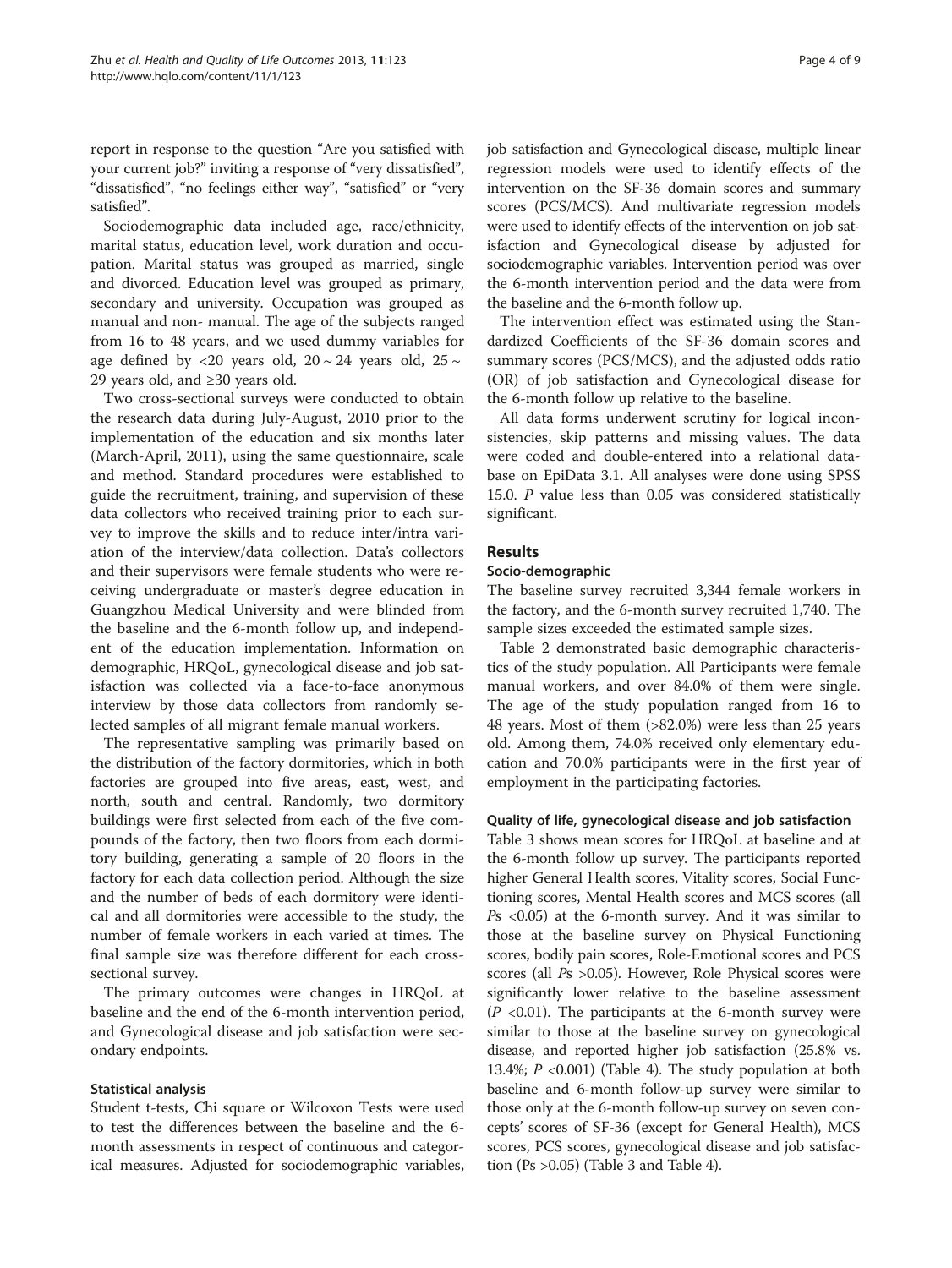|                       |                  | Baseline (N1 = 3344,%) | 6-month follow up ( $N2 = 1740, \%$ ) | P       |
|-----------------------|------------------|------------------------|---------------------------------------|---------|
| Age(year)             | $Mean \pm SD$    | $20.9 \pm 3.4$         | $21.9 \pm 3.9$                        |         |
|                       | $Min \sim Max$   | $16 \sim 48$           | $16 - 47$                             |         |
| $Age(year)*$          | $<$ 20           | 1294(38.7)             | 727(41.8)                             | < 0.001 |
|                       | $20 \sim 24$     | 1691(50.6)             | 700(40.2)                             |         |
|                       | $25 \sim 29$     | 250(7.5)               | 224(12.9)                             |         |
|                       | $\geq$ 30        | 109(3.3)               | 89(5.1)                               |         |
| Education level       | Primary          | 2473(74.0)             | 1294(74.4)                            | 0.756   |
|                       | Secondary        | 851(25.4)              | 421(24.2)                             |         |
|                       | University       | 20(0.6)                | 25(1.4)                               |         |
| Marital status        | Single           | 2899(86.7)             | 1473(84.7)                            | 0.047   |
|                       | Married/Divorced | 445(13.3)              | 267(15.3)                             |         |
| Work duration (month) | <6               | 1712(51.2)             | 759(43.6)                             | 0.245   |
|                       | $7~\sim$         | 646(19.3)              | 549(31.6)                             |         |
|                       | $\geq$ 13        | 986(29.5)              | 432(24.8)                             |         |

<span id="page-4-0"></span>Table 2 Key sociodemographic characteristics of participants at the baseline survey and at the 6-month follow up survey

\* 1 person was missing in the intervention group.

#### Multivariate analyses

The Pearson's correlation coefficients (r) among gynecological disease, job satisfaction and other sociodemographic parameters (age, work duration, education level and marital status) are presented in Table 3. Correlation analyses revealed weakly relationships among gynecological disease, job satisfaction and other sociodemographic parameters with the  $r$  values ranging from  $-0.113$  to 0.633 ( $Ps < 0.001$ ). A moderate correlation was found between age and marital status ( $r = 0.633$ ).

The results of multiple linear regression models of the QOL scores of each domain (except for physical functioning, of which the scores of all the objects were 100), the PCS scores and MCS scores, respectively, were shown in Table [4.](#page-5-0) After adjusting for age, education level, marital status, work duration, gynecological disease and job satisfaction, General Health scores (standardized- $\beta$  coefficients (Betas) of  $\beta$  = 0.056; P <0.001), Vitality scores ( $\beta$  = 0.066; P <0.001), Mental Health scores ( $\beta$  = 0.062; *P* <0.001) and MCS scores ( $\beta$  = 0.040; *P* <0.001) were significantly higher, while Role Physical score  $(\beta = -0.059; P < 0.001)$  was significantly lower at the 6month follow-up assessment than at the baseline assessment.

The results of multivariate regression models for job satisfaction and Gynecological disease, respectively, were shown in Table [5](#page-5-0). After adjusting for age, education level and marital status work, a pronounced improvement was

|                        | Gynecological disease | Job satisfaction | Age      | <b>Work duration</b> | <b>Education level</b> | <b>Marital status</b>    |
|------------------------|-----------------------|------------------|----------|----------------------|------------------------|--------------------------|
| Gynecological disease  | 1.000                 | 0.001            | 0.254    | 0.043                | $-0.032$               | 0.300                    |
|                        |                       | 0.931            | < 0.0001 | 0.002                | 0.024                  | < 0.0001                 |
| Job satisfaction       | 0.001                 | 1.000            | 0.069    | $-0.045$             | $-0.087$               | 0.083                    |
|                        | 0.931                 |                  | < 0.0001 | 0.002                | < 0.0001               | < 0.0001                 |
| Age                    | 0.254                 | 0.069            | 1.000    | 0.144                | $-0.076$               | 0.633                    |
|                        | < 0.0001              | < 0.0001         |          | < 0.0001             | < 0.0001               | < 0.0001                 |
| Work duration          | 0.0430                | $-0.045$         | 0.144    |                      | $-0.113$               | $-0.006$                 |
|                        | 0.002                 | 0.002            | < 0.0001 |                      | < 0.0001               | 0.678                    |
| <b>Fducation level</b> | $-0.032$              | $-0.087$         | $-0.076$ | $-0.113$             | 1.000                  | $-0.088$ <sup>**</sup> ) |
|                        | 0.024                 | < 0.0001         | < 0.0001 | < 0.0001             |                        | < 0.0001                 |
| Marital status         | 0.300                 | 0.083            | 0.633    | $-0.006$             | $-0.088$               | 1.000                    |
|                        | < 0.0001              | < 0.0001         | < 0.0001 | 0.678                | < 0.0001               |                          |

Table 3 Pearson correlation coefficients between gynecological disease, job satisfaction and other socio-demographic parameters (N = 5084)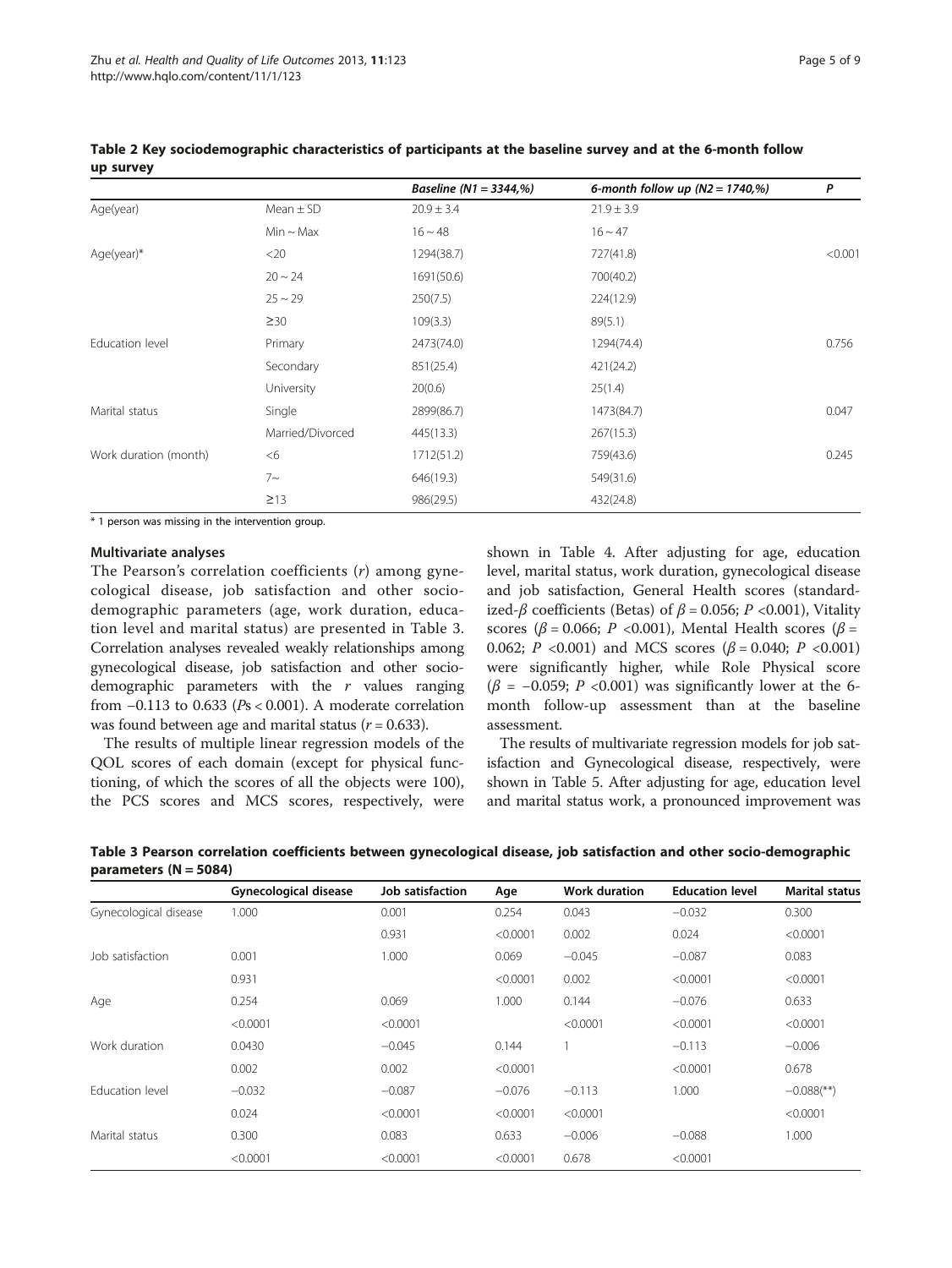|                           | <b>Baseline</b> | 6-month<br>follow up | <b>Baseline and</b><br>6-month follow up <sup>a</sup> | Only 6-month<br>follow up <sup>b</sup> | <b>Standardized coefficients</b><br>(6-month follow up to baseline) | $P_1^d$<br>value      | $P_2^e$<br>value |       |
|---------------------------|-----------------|----------------------|-------------------------------------------------------|----------------------------------------|---------------------------------------------------------------------|-----------------------|------------------|-------|
|                           |                 |                      |                                                       |                                        | Crude                                                               | Adjusted <sup>c</sup> |                  |       |
| Physical Functioning (PF) | $100.0 \pm 0$   | $100.0 \pm 0$        | $100.0 \pm 0$                                         | $100.0 \pm 0$                          |                                                                     |                       | 1.000            | 1.000 |
| Role Physical (RP)        | $75.3 \pm 31.5$ | $72.4 \pm 32.1$      | $71.8 \pm 31.6$                                       | $72.5 \pm 32.2$                        | $-4.027$                                                            | $-0.059**$            | 0.002            | 0.775 |
| Bodily Pain (BP)          | $79.5 \pm 18.8$ | $80.1 \pm 19.4$      | $79.6 \pm 19.5$                                       | $80.1 \pm 19.3$                        | 0.344                                                               | 0.008                 | 0.295            | 0.712 |
| General Health (GH)       | $65.3 \pm 17.8$ | $67.3 \pm 18.5$      | $64.5 \pm 19.8$                                       | $67.7 \pm 18.3$                        | 2.178                                                               | $0.056**$             | < 0.001          | 0.021 |
| Vitality (VT)             | $58.5 \pm 17.6$ | $62.8 \pm 18.2$      | $60.9 \pm 17.6$                                       | $63.0 \pm 18.2$                        | 2.564                                                               | $0.066**$             | < 0.001          | 0.126 |
| Social Functioning (SF)   | $83.1 \pm 15.9$ | $84.0 + 15.3$        | $84.4 + 14.8$                                         | $84.0 \pm 15.4$                        | 0.523                                                               | 0.015                 | 0.040            | 0.720 |
| Role-Emotional (RE)       | $68.8 \pm 35.2$ | $70.4 \pm 35.2$      | $66.7 \pm 36.7$                                       | $70.8 \pm 34.9$                        | $-0.446$                                                            | $-0.006$              | 0.133            | 0.118 |
| Mental Health (MH)        | $70.3 \pm 14.3$ | $73.2 + 14.4$        | $72.0 + 15.7$                                         | $73.4 \pm 14.2$                        | 1.938                                                               | $0.062**$             | < 0.001          | 0.192 |
| PCS                       | $53.5 \pm 5.8$  | $53.5 \pm 6.1$       | $53.0 \pm 6.3$                                        | $53.6 \pm 6.1$                         | $-0.093$                                                            | $-0.007$              | 0.751            | 0.242 |
| <b>MCS</b>                | $46.8 \pm 9.4$  | $48.4 \pm 9.6$       | $47.4 + 10.0$                                         | $48.5 \pm 9.5$                         | 0.818                                                               | $0.040**$             | < 0.001          | 0.115 |

<span id="page-5-0"></span>Table 4 Scores of each SF-36 domain and summary scores and multiple linear regressions for SF-36 domain scores and summary score PCS/MCS (Mean ± SD)

Note: Physical Functioning was deleted from the analysis.

a: Study population participated both baseline and 6-month follow up survey.

b: Study population only participated 6-month follow up survey.

c: Adjusted for age, education level, marital status and work duration, job satisfaction and Gynecological disease.

d: Comparison of baseline and 6-month values.

e: Comparison of study population at both baseline and 6-month follow up survey and those only at 6-month follow up survey. \*\*:  $P < 0.01$ .

noted in job satisfaction at the 6-month follow-up assessment than at the baseline assessment (OR 2.104, 95% CI 1.837-2.408; P <0.01) (Table 5).

#### **Discussion**

This study demonstrated that the implementation of the educational program that aimed at improving the HRQoL, health and job satisfaction for female migrant

workers was associated with significant improvements in the SF-36 domain scores of General Health, Vitality, Mental Health and MCS, and job satisfaction. The educational interventions were developed based on findings from formative research [\[5](#page-7-0)] and the input of community health providers to address the fundamental needs of female migrant workers, and implemented with the active participation of the community administrative and

Table 5 Gynecological disease and job satisfaction of participants at the baseline survey and at 6-month follow up survey

|                            |                                       | <b>Baseline</b><br>$(N1 = 3344, \%)$ | 6-month follow up<br>$(N2 = 1740.$ %) | <b>Baseline and</b><br>6-month<br>follow up <sup>a</sup><br>$(N3 = 194,%)$ | Only 6-month<br>follow up <sup>b</sup><br>$(N4 = 1546, \%)$ | Odds ratio<br>(6-month follow<br>up to baseline) |                                         | $P_1^d$<br>value | $P_2^e$<br>value |
|----------------------------|---------------------------------------|--------------------------------------|---------------------------------------|----------------------------------------------------------------------------|-------------------------------------------------------------|--------------------------------------------------|-----------------------------------------|------------------|------------------|
|                            |                                       |                                      |                                       |                                                                            |                                                             |                                                  | Crude Adjusted <sup>c</sup><br>(95% CI) |                  |                  |
| Gynecological<br>disease # | Yes                                   | 379(11.3)                            | 222(12.8)                             | 166(85.6)                                                                  | 1352(87.5)                                                  | 1.144                                            | 1.068<br>(0.886, 1.288)                 | 0.135            | 0.458            |
|                            | No                                    | 2965(88.7)                           | 1518(87.2)                            | 28(14.4)                                                                   | 194(12.5)                                                   |                                                  |                                         |                  |                  |
| Job<br>satisfaction##      | Satisfied                             | 448(13.4)                            | 389(25.8)                             | 15(8.2)                                                                    | 119(9.0)                                                    | 2.088                                            | 2.104<br>$(1.837, 2.408)$ **            | < 0.001          | 0.464            |
|                            | Neither satisfied<br>nor dissatisfied | 2397(71.7)                           | 987(65.4)                             | 127(69.4)                                                                  | 860(64.8)                                                   |                                                  |                                         |                  |                  |
|                            | Dissatisfied                          | 499(14.9)                            | 134(8.9)                              | 41(22.4)                                                                   | 348(26.2)                                                   |                                                  |                                         |                  |                  |
|                            | Missing                               | $\mathbf{0}$                         | 230                                   | 11                                                                         | 219                                                         |                                                  |                                         |                  |                  |

a: Study population who participated both baseline and 6-month follow up assessment.

b: Study population who only participated 6-month follow up.

c: Adjusted for age, education level, marital status and work duration.

d: Comparison of baseline and 6-month values.

e: Comparison of study population who participated both baseline and 6-month follow up assessment and study population who only participated 6-month follow up.

#: Binary Logistic regression model.

##: Ordinal regression model.

\*\*:  $P < 0.01$ .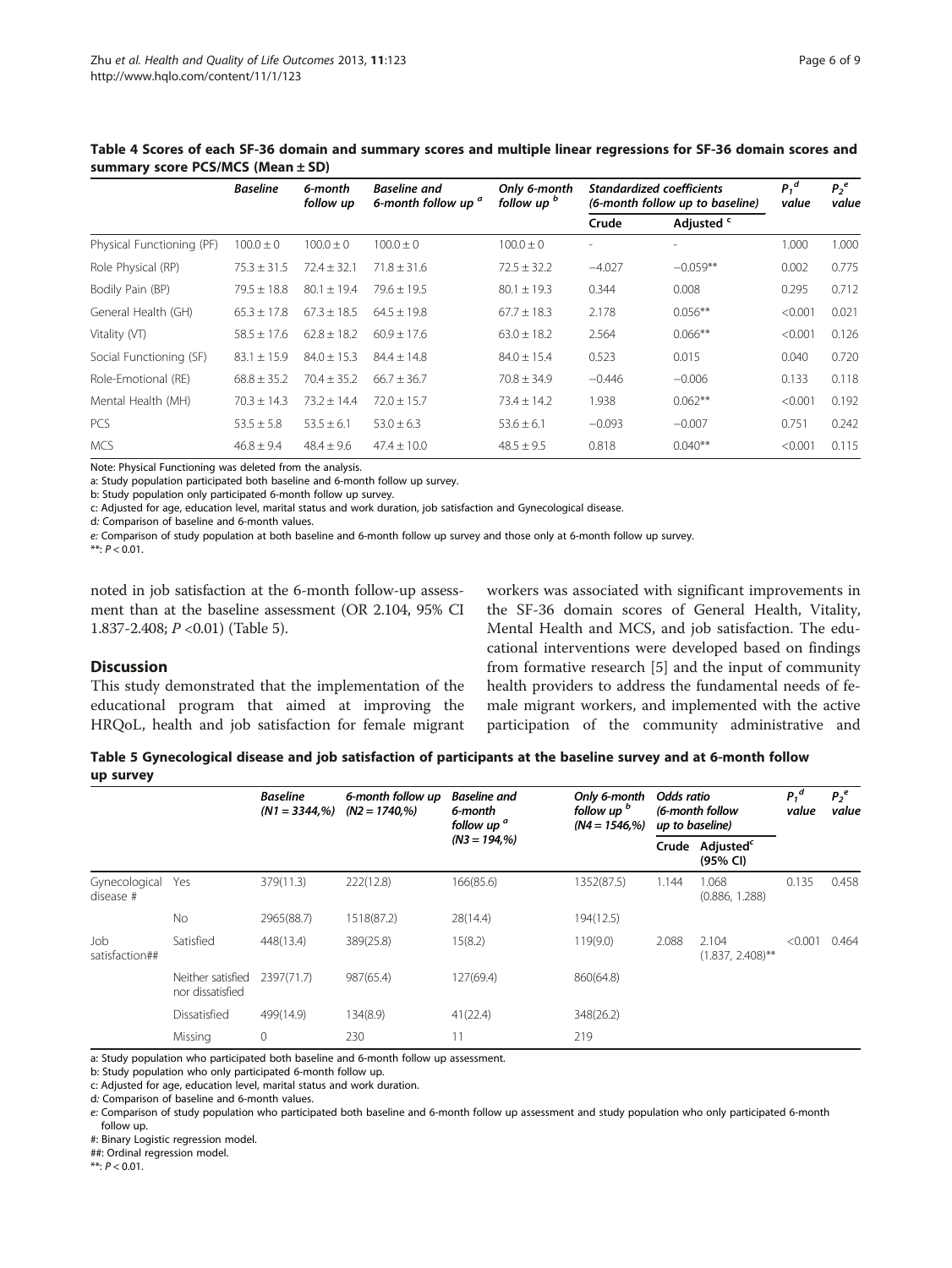health providers. The study highlights the importance of understanding the existing sociocultural context for translating scientific evidence into effective and sustainable health strategies at the community level.

The findings of the study are consistent with results of previous studies in countries outside of China. Research indicates that health promotion plays an important role in enhancing quality of life [\[26](#page-7-0)], and health education is enabled for a higher quality of life [\[27](#page-8-0)]. Lifestyle behavioral interventions have produced short-term improvements of HRQoL [[28](#page-8-0)]. In a sample of obese African-Americans with modest weight change after a 10-week lifestyle intervention, the change in HRQoL was also modicums, and the Vitality domain of the SF-36 appeared to be the most responsive to small changes in weight for this study population [[11](#page-7-0)]. Rana and colleagues reported that a community-based intervention covering three broad domains of health care management, health and social awareness related to elderly people's health, and health care, increased the HRQoL in old age [[29](#page-8-0)].

The results of our study also showed that a pronounced improvement was noted in job satisfaction at the 6-month follow-up assessment than at the baseline assessment (OR 2.104, 95% CI 1.837-2.408). The combination of high psychological work demands, low job control, and poor social support at work causes the greatest job strain [[30](#page-8-0)]. Stressful work conditions may lead to low job satisfaction, physical and/or mental health problems in the workers [[31\]](#page-8-0). Cimete and colleagues reported that a positive correlation was found between Quality of Life and job satisfaction among a sample of 501 nurses [[32\]](#page-8-0). That is, people that reported greater Quality of Life were also more satisfied with their jobs. The relationship between job satisfaction and HRQoL, and the efficiency of the workplace -based educational interventions to improve quality of life and job satisfaction has still been little explored in China.

Among the influenced factors of HRQoL of the female migrant factory workers, the factors of age, educational level, lower social status, heavy physical work load, long labor hours, poor income, and insufficient protections from social security agencies are common and hard to change in China. While sports activity, eat a varied and nutritious diet, get enough sleep, don't smoke, limit alcohol, reducing stress, and improving relationships, are easier to variety. Previous studies have shown that sports activity decrease occupational stress, is associated with a reduced risk of different diseases [[33,34\]](#page-8-0), and plays an important role in HRQoL [[9\]](#page-7-0). More specifically, leisuretime physical activity was positively related to several HRQoL scales (Vitality, Mental Health, Bodily Pain, and Vitality), and MCS scores.

Coping resources included four aspects, i.e., recreation, self-care, social support and rational coping [\[35](#page-8-0)].

Recreation refers to the extent to which the individual makes use of and derives pleasure and relaxation from regular recreational activities. Social support refers to the qualitative aspect described as perceived social support, such as the content and availability of relationships with significant others. Both the COPE and the ways of coping sub-scales have been reliably tied to psychological distress, such that active coping strategies appear dependably to produce better emotional adjustment to chronically stressful events than do avoidant coping strategies. The previous epidemiological studies also supported evidence for the adverse effects of occupational stress on different health outcomes, such as psychiatric disorders [\[36\]](#page-8-0) and self-reported health status [[37\]](#page-8-0). Increasing coping resources may be a useful measure to relieve occupational stress, improve health outcomes, and leading to a better QOL [\[38](#page-8-0)].

The before-and-after studies measure provider performance before and after the introduction of an intervention (e.g. dissemination of guidelines) in the same study site(s) and any observed differences in performance are assumed to be due to the intervention [\[39](#page-8-0)]. The before-and-after design is relatively simple to conduct and offers better evidence about preliminary evidence for intervention effectiveness, especially when supplemented with complementary information than the other non-experimental observational designs. It is most useful in demonstrating the immediate impacts of shortterm programs, and is less useful for evaluating longer term interventions. This is because over the course of a longer period of time, more circumstances can arise that may obscure the effects of an intervention [[40](#page-8-0)]. These circumstances are collectively called threats to internal validity. Furthermore, in such studies, the intervention is confounded by the Hawthorne effect (the non-specific beneficial effect on performance of taking part in research) which could lead to an overestimate of the effectiveness of an intervention [[41\]](#page-8-0). In order to minimize the threats to validity, the effective ways were carried out in this study. Firstly, an intervention diary was used to keep track of the significant events at the workplace throughout the intervention and evaluation, and none events affected the intervention outcome have occurred in the workplace during the study period. Secondly, to deal with most instrumentation threats, "before" and "after" measurement methods were constant and give questionnaires in the same format and conditions for all measurements.

At the same time, because of the high mobility of workers (more than 43% of workers were employed for less than six months in the study), most study population hadn't received intervention for six months, thus the intervention effectiveness might have been minimized. Furthermore, the large mobility workers made a high rate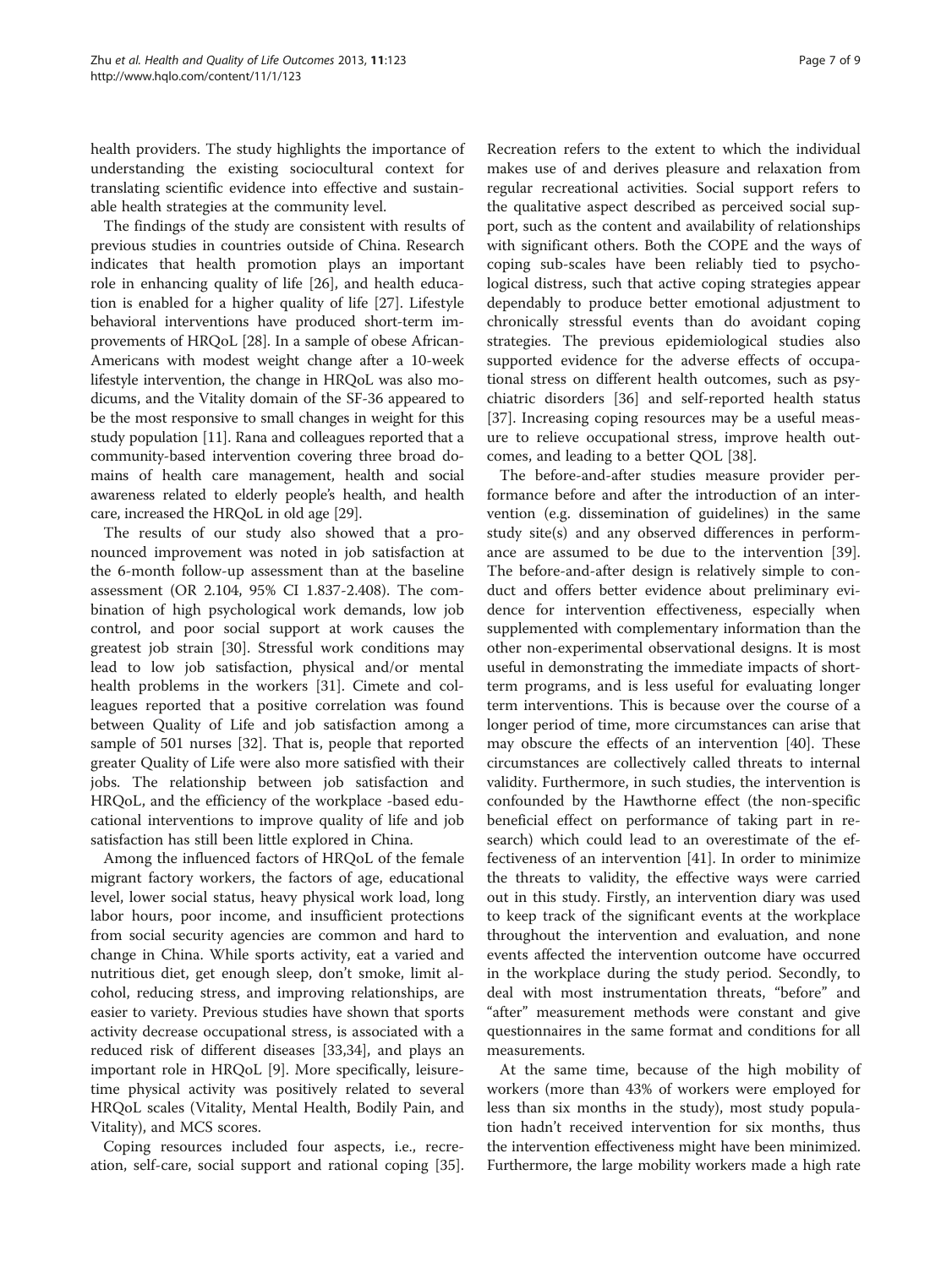<span id="page-7-0"></span>of loss to follow-up, and 88.5% study population at the 6 month did not participate in the baseline assessment. Two cross-sectional surveys were done to obtain information at baseline and 6-month in the same factory. Thus conservative analytical methods recommended for analysis of randomized controlled trials have been used.

Despite these limitations, the study provides encouraging results suggest that a community (workplace)-based educational intervention program promoting health could lead to improvement in HRQoL and job satisfaction among migrant female workers in China.

#### Conclusions

In conclusion, the results indicate that using beforeand-after study to test the effectiveness of educational programs is feasible in certain communities in China, and implementation of educational intervention targeting on improving HRQoL among young migrant female workers is effective.

#### Abbreviations

HRQoL: Health-related quality of life; PF: Physical functioning; RP: Role-physical; BP: Bodily pain; GH: General health; VT: Vitality; SF: Social functioning; RE: Role-emotional; MH: Mental health; PCS: Physical component summary; MCS: Mental component summary; OR: Odds ratio; CI: Confidence interval.

#### Competing interests

The authors have no conflict of interest to disclose.

#### Authors' contributions

CZ directed the study implementation, including quality assurance and control, and analysis and interpretation of data, and drafting the article. QG designed the study and reviewed the article. HY designed the study's analytic strategy and helped conduct the literature review. XF helped supervise the field activities and prepared the Discussion sections of the text. WJ helped design the study and revised the article critically for important intellectual content. All authors read and approved the final manuscript.

#### Acknowledgement

We wish to thank Dr. Feiyue Chai of Shajing General Hospital of Shenzhen City for his kindly help.

#### Author details

<sup>1</sup>Department of Preventive Medicine, School of Public Health, Guangzhou Medical University, Guangzhou 510182, P.R. China. <sup>2</sup>Department of Health of Guangdong Province, South Road, Guangzhou City martyrs on the 17th Provincial Health Office of the compound buildings, Guangzhou 510060, P.R. China. <sup>3</sup>Guangzhou Women and Children's Medical Center, Guangzhou 510623, P.R. China. <sup>4</sup>Department of Internal Medicine, Department of Psychiatry & Behavioral Sciences, Duke University Medical Center, Durham, NC, USA.

#### Received: 28 February 2013 Accepted: 19 July 2013 Published: 23 July 2013

#### References

- 1. Yao Hua-song X, Xue-qiang XD-s: The progress of the research on the floating population in China. Urban Problems 2008, 6:69-76.
- Xin-min Y: Empirical analysis on current trait and problems of urban floating population in Shanghai. East China Economic Management 2008, 22(7):4–8.
- 3. Ji P, Jun-an L, Jin-quan C, De-hua Y, Ting-song X, Dan Z, Zu-xun L: The analysis of main health problems and policy orientation in Shenzhen city. Medicine and Society 2002, 15(6):4–7.
- 4. Jiang-Tao H, Chen Yue-Mei Y, Xiao-Ying WJ-l, Sen-quan Y: Analysis of factors affecting knowledge and behaviors on fertility / contraception by migrant women. Maternal and Child Health Care of China 2008, 23(21):3007–3009.
- Zhu CY, Wang JJ, Fu XH, Zhou ZH, Zhao J, Wang CX: Correlates of Quality of Life in China Rural-to-Urban Female Migrate Workers. Qual Life Res 2012, 21(3):495–503.
- 6. WHO: The World Health Organization quality of life assessment (WHOQOL): position paper from the World Health Organization. Soc Sci Med 1995, 41:1403–1409.
- 7. Hickey A, Barker M, McGee H, O'Boyle C: Measuring health-related quality of life in elderly patient populations a review of current approaches. Pharmacoeconomics 2005, 23(10):971–993.
- 8. WU SY, Li HY, Tian J, Zhu W, Li J, Wang XR: Health-related quality of life and its main related factors among nurses in China. Ind Health 2011, 49:158–165.
- 9. Vuillemin A, Boini S, Bertrais S, Oppert JM, Hercberg S, Guillemin F, Briançon S: Leisure time physical activity and health-related quality of life. Prev Med 2005, 41(2):562-569.
- 10. Mein G, Martikainen P, Stansfeld SA, Brunner EJ, Fuhrer R, Marmot MG: Predictors of early retirement in British civil servants. Age Ageing 2000, 29(6):529–536.
- 11. Hope AA, Shiriki K, Kumanyika SK, Shults J, Holmes WC: Changes in Health-Related Quality of Life among African-Americans in a lifestyle weight loss program. Qual Life Res 2010, 19(7):1025–1033.
- 12. Abell JE, Hootman JM, Zack MM, Moriarty D, Helmick CG: Physical activity and health-related quality of life among people with arthritis. J Epidemiol Community Health 2005, 59(5):380–385.
- 13. Sutherland LA, Kaley LA, Fischer L: Guiding stars: the effect of a nutrition navigation program on consumer purchases at the supermarket. Am J Clin Nutr 2010, 91:1090S–1094S.
- 14. Lemon SC, Pratt CA: Worksite environmental interventions for obesity control: an overview. J Occup Environ Med 2010, 52(Suppl 1):1-3.
- 15. Hymel PA, Loeppke RR, Baase CM, Burton WN, Hartenbaum NP, Hudson TW, McLellan RK, Mueller KL, Roberts MA, Yarborough CM, Konicki DL, Larson PW: Workplace Health Protection and Promotion: A New Pathway for a Healthier-and Safer-Workforce. J Occup Environ Med 2011, 53(6):695-702.
- 16. Innstrand ST, Espnes GA, Mykletun R: Job stress, burnout and job satisfaction: an intervention study for staff working with people with intellectual disabilities. J Appl Res Intellect Disabil 2004, 17(2):119–126.
- 17. Fillion L, Duval S, Dumont S, Gagnon P, Tremblay I, Bairati I, Breitbart WS: Impact of a meaning-centered intervention on job satisfaction and on quality of life among palliative care nurses. Psychooncology 2009, 18(12):1300–1310.
- 18. Kumar V, Mohanty S, Kumar A, Misra RP, Santosham M, Awasthi S, Baqui AH, Singh P, Singh V, Ahuja RC, Singh JV, Malik GK, Ahmed S, Black RE, Bhandari M, Darmstadt GL, Saksham Study Group: Effect of community-based behaviour change management on neonatal mortality in Shivgarh, Uttar Pradesh, India: a cluster-randomised controlled trial. Lancet 2008, 372(9644):1151–1162.
- 19. Glass TA, McAtee MJ: Behavioral science at the crossroads in public health: extending horizons, envisioning the future. Soc Sci Med 2006, 62(7):1650–1671.
- 20. Sheps DS, Freedland KE, Golden RN, McMahon RP: ENRICHD and SADHART: implications for future biobehavioral intervention efforts. Psychosom Med 2003, 65(1):1–2.
- 21. Ware JE, Snow KK, Kosinski M: SF-36 health survey Manual and interpretation guide. Boston: New England Medical Center; 1993.
- 22. McHorney CA, Ware JE, Raczek AE: The MOS 36-Item Short-Form Health Survey (SF-36): II, Psychometric and clinical tests of validity in measuring physical and mental health constructs. Med Care 1993, 31(3):247–263.
- 23. Ware JE, Kosinski M, Keller SD: SF-36 physical and mental health summary scales: A user's manual. Massachussett's Health Assessment Lab. Boston: New England Medical Center; 1994.
- 24. Ware JE, Kosinski M: SF-36 Physical & Mental Health Summary Scales: A Manual for Users of Version 1 Rhode Island. Quality Metric Incorporated: Lincoln; 2001.
- 25. Kaplan G, Baron-Epel O: What lies behind the subjective evaluation of health status? Soc Sci Med 2003, 56:1669–1676.
- 26. Lee TW, Ko IS, Lee KJ: Health promotion behaviors and quality of life among community-dwelling elderly in Korea: a cross-sectional survey. Int J Nurs Stud 2006, 43(3):293–300.